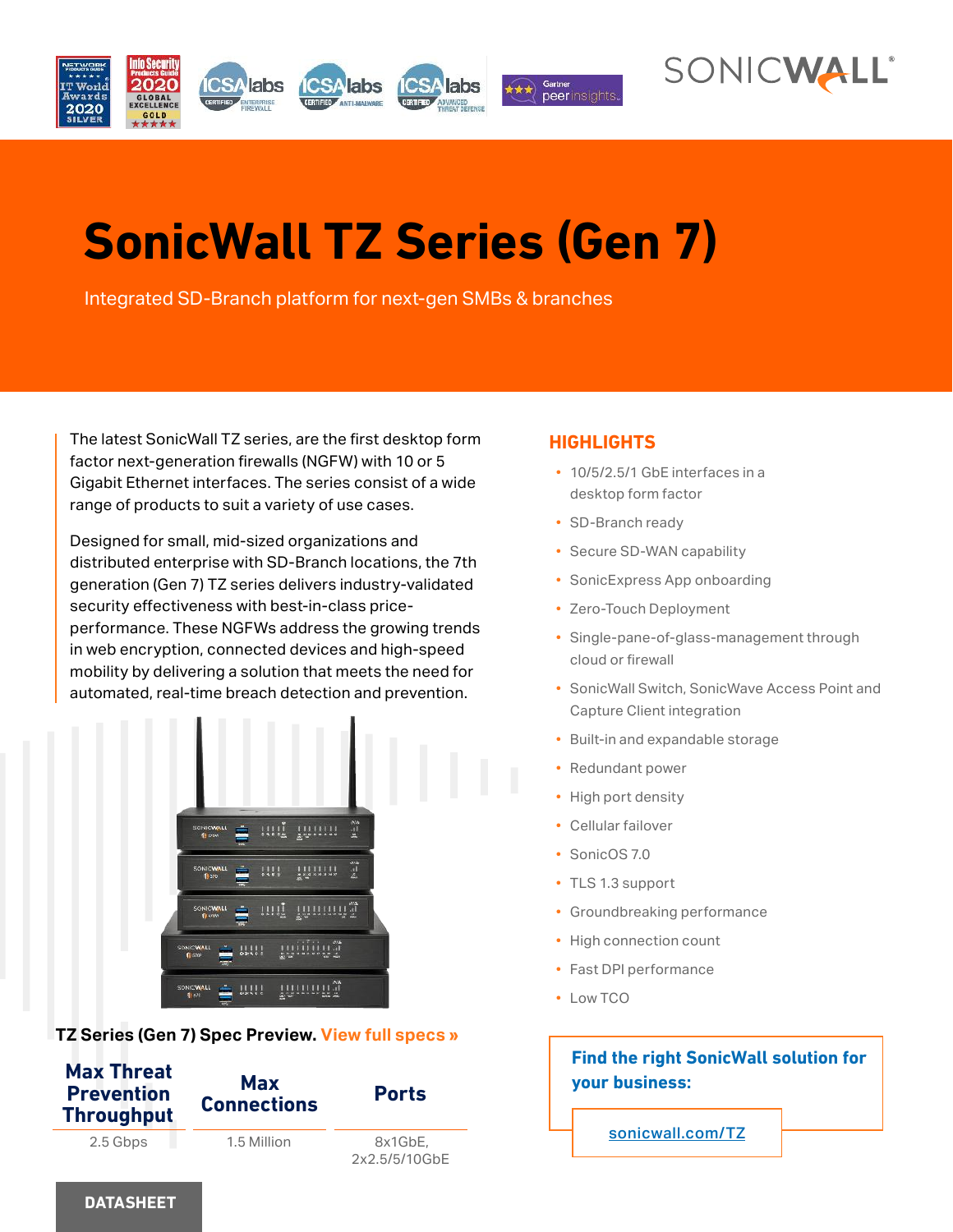"The TZ570 is easy to onboard, use, and manage, and has an easy wizard and clear menus. I love to use SonicWall products, and really appreciate the support which SonicWall has extended."

— Gaurav Pandey, Head IT, Delhivery

# **Read case study »**

The Gen 7 TZ series are highly scalable, with high port density of up to 10 ports. It features both in-built and an expandable storage of up to 256GB, that enables various features including logging, reporting, caching, firmware backup and more. An optional second power supply provides added redundancy in case of failure on select models.

Deployment of Gen 7 TZs are further simplified by Zero-Touch Deployment, with the ability to simultaneously roll out these devices across multiple locations with minimal IT support. Built on next-gen hardware, it integrates firewalling, switching and wireless capabilities, plus provides single-pane-of-glass management for SonicWall Switches and SonicWave Access Points. It allows tight integration with Capture Client for seamless endpoint security.

# **SonicOS and Security Services**

The SonicOS architecture is at the core of TZ NGFWs. Gen 7 TZs are powered by the feature rich SonicOS 7.0 operating system with new modern looking UX/UI, advanced security, networking and management capabilities. Gen 7 TZ features integrated SD-WAN, TLS 1.3 support, real-time visualization, high-speed virtual private networking (VPN) and other robust security features.

Unknown threats are sent to SonicWall's cloud-based Capture Advanced Threat Protection (ATP) multiengine sandbox for analysis. Enhancing Capture ATP is our patentpending Real-Time Deep Memory Inspection (RTDMI™) technology. As one of Capture ATP's engine, RTDMI detects and blocks malware and zero-day threats by inspecting directly in memory.

By leveraging Capture ATP with RTDMI technology, in addition to security services such as Reassembly-Free Deep Packet Inspection (RFDPI), Anti-virus and Anti-spyware Protection, intrusion prevention system, Application Intelligence and Control, Content Filtering Services, DPI-SSL, TZ series firewalls stop malware, ransomware and other advanced threats at the gateway. For more information, refer the SonicOS and Security Services Datasheet.



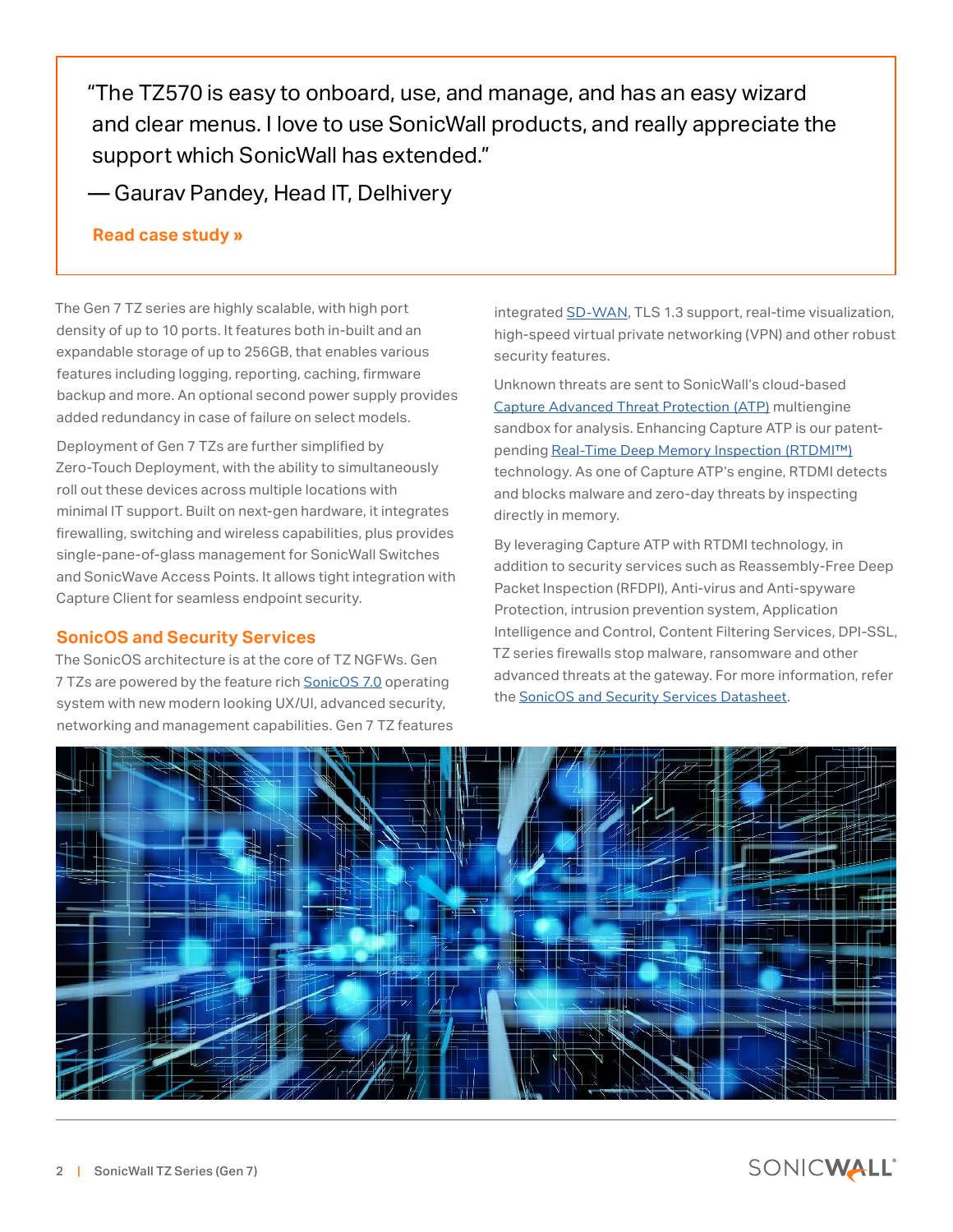# **Deployments**

#### Small to Medium size Business

- Save space and money with an integrated gateway security solution mwith firewalling, switching and wireless capabilities
- Reduce complexity and get the business running without relying on IT personnel with easy onboarding using SonicExpress App and Zero-Touch Deployment, and easy management through a single pane of glass
- Attain business continuity by providing failover to cellular connectivity
- Protect network from attacks with a comprehensive security solution that incorporates VPN, IPS, CFS, AV and much more
- Leverage high port density to power on multiple PoE devices such as IP phones and IP cameras with TZ570P
- Boost employee productivity by blocking unauthorized access with traffic segmentation and access policies



#### Distributed Enterprise with SD-Branches

- Enhance customer experience and adapt to the changing business needs by enabling next-gen branch connectivity with SD-Branch
- Drive business growth by investing in next-gen appliances with multi-gigabit and advanced security features, to future-proof against the changing network and security landscape
- Secure networks from the most advanced attacks with advanced security features and automatically block threats on decrypted traffic using protocols such as TLS 1.3
- Leverage end-to-end network security with seamless integration of SonicWave access points, SonicWall Switches and Capture Client
- Ensure seamless communication as stores talk to HQ via easy VPN connectivity which allows IT administrators to create a hub and spoke configuration for the safe transport of data between all locations
- Improve business efficiency, performance and reduce costs by leveraging Gen 7 TZ's hardware and software enhancements, plus features such SD-WAN technology
- Scale quickly and effortlessly with SonicExpress App and Zero-Touch Deployment
- Ensure business continuity by providing failover to cellular connectivity
- Maintain compliance with security features, and leverage built-in and expandable storage to store logs for audit purposes

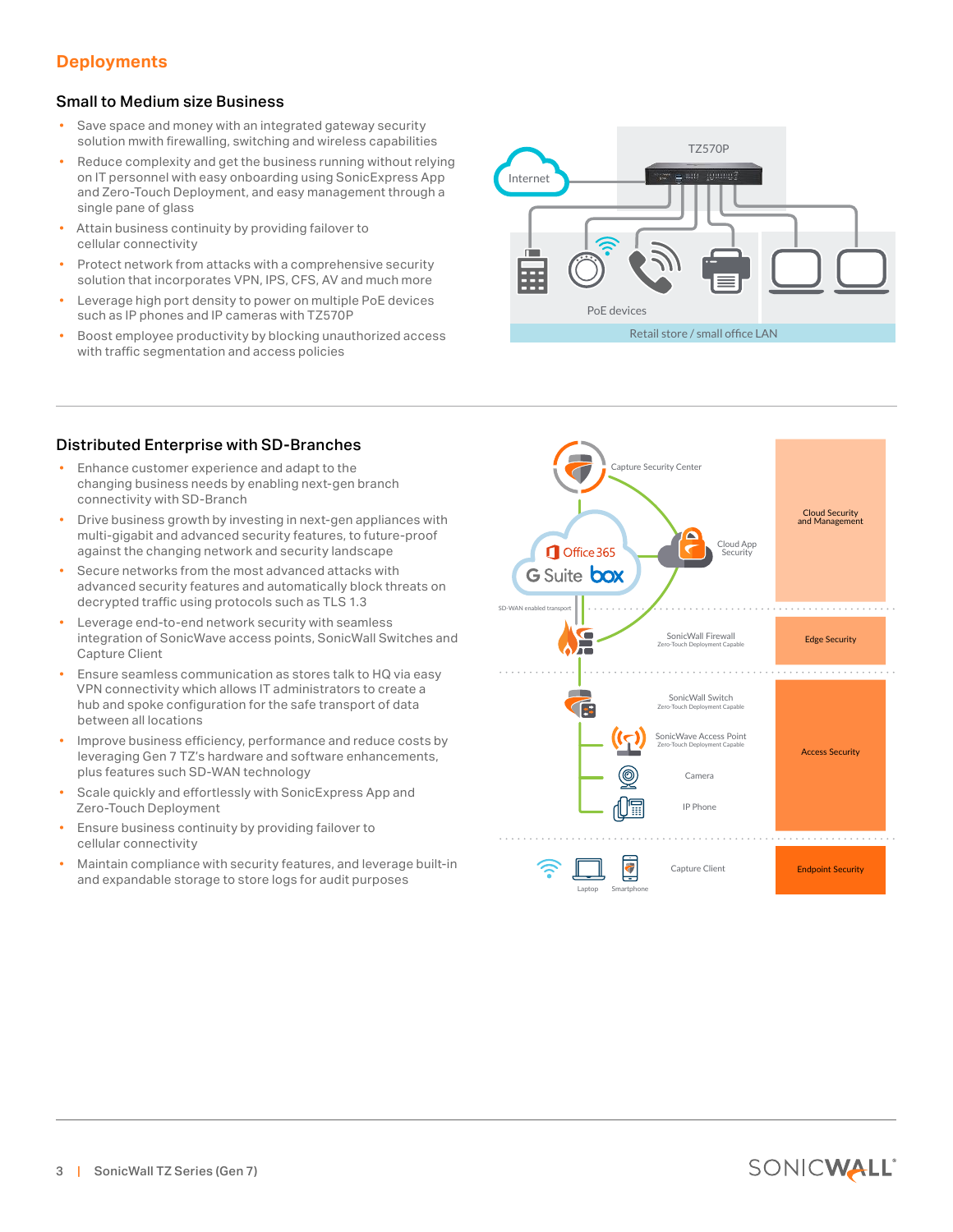# **SonicWall TZ270 series**

Designed for home offices and lean branches, the TZ270 series deliver industry-validated security effectiveness with best-inclass price-performance.



# **SonicWall TZ370 series**

Designed for small organizations and lean branches, the TZ370 series deliver industry-validated security effectiveness with best-in-class price-performance.





# **SonicWall TZ470 series**

Designed for small organizations and distributed enterprise with SD-Branch locations, the TZ470 series deliver industryvalidated security effectiveness with best-in-class price-performance.



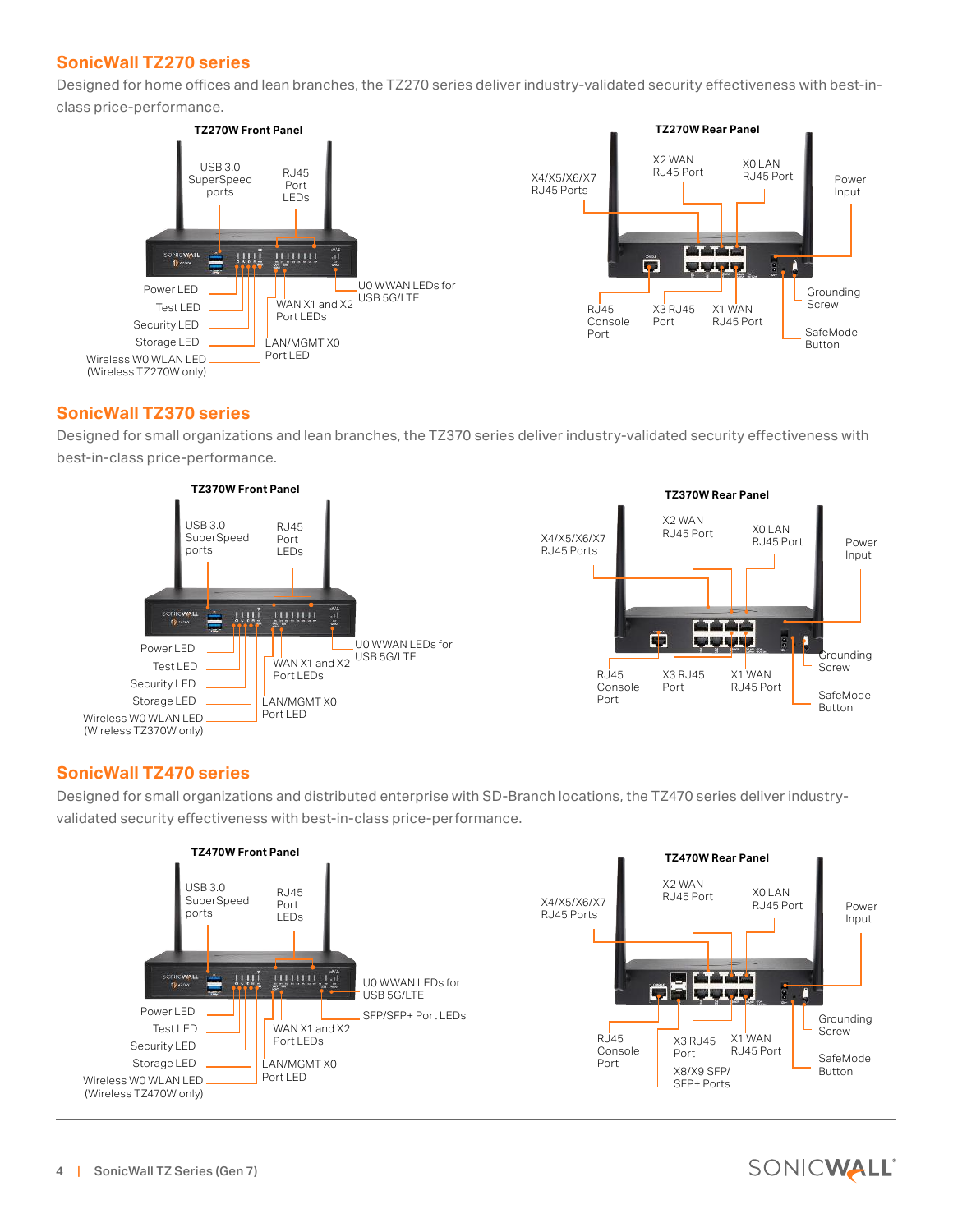# **SonicWall TZ570 series**

Designed for small to mid-sized organizations and distributed enterprise with SD-Branch locations, the TZ570 series deliver industry-validated security effectiveness with best-in-class price-performance.



# **SonicWall TZ670 series**

Designed for mid-sized organizations and distributed enterprise with SD-Branch locations, the TZ670 delivers industryvalidated security effectiveness with best-in-class price-performance.





Input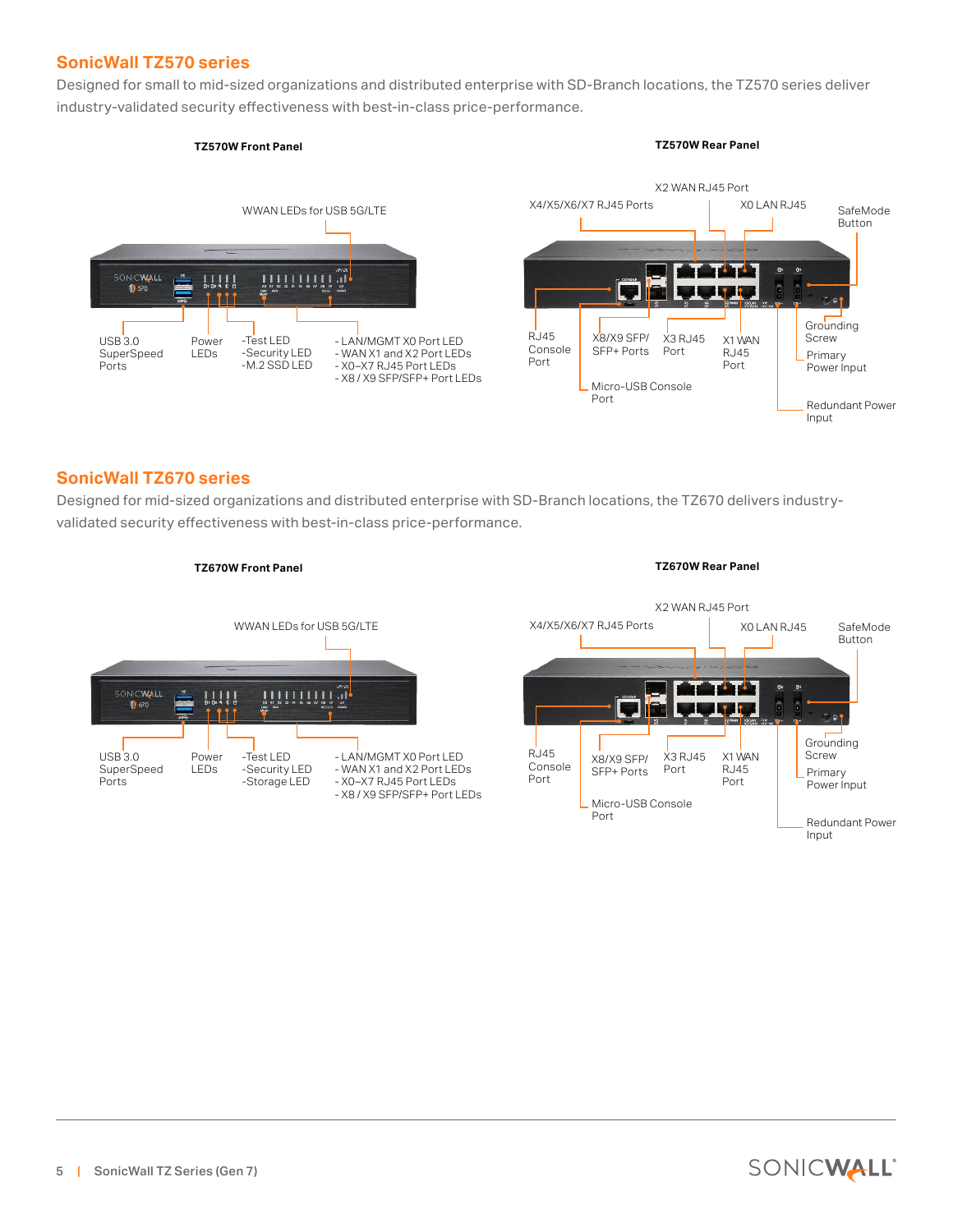# **SonicWall TZ Series (Gen 7) Specifications**

| <b>Firewall General</b>                                                | <b>TZ270 SERIES</b>                                                                                                                                             | <b>TZ370 SERIES</b>                       | <b>TZ470 SERIES</b>                                             | <b>TZ570 SERIES</b>                                                          | <b>TZ670 SERIES</b>                         |  |
|------------------------------------------------------------------------|-----------------------------------------------------------------------------------------------------------------------------------------------------------------|-------------------------------------------|-----------------------------------------------------------------|------------------------------------------------------------------------------|---------------------------------------------|--|
| Operating system                                                       |                                                                                                                                                                 |                                           | SonicOS 7.0                                                     |                                                                              |                                             |  |
| Interfaces                                                             | 8x1GbE, 2 USB 3.0,<br>1 Console                                                                                                                                 | 8x1GbE, 2 USB 3.0,<br>1 Console           | 8x1GbE, 2x2.5GbE,<br>2 USB 3.0,<br>1 Console                    | 8x1GbE, 2x5GbE,<br>2 USB 3.0,<br>1 Console                                   | 8x1GbE, 2x10GbE,<br>2 USB 3.0,<br>1 Console |  |
| Wireless support                                                       | 2x2 802.11ac<br>Wave 2 (TZ270W)                                                                                                                                 | 2x2802.11ac<br>Wave 2 (TZ370W)            | 2x2 802.11ac<br>Wave 2 (TZ470W)                                 | 2x2 802.11ac<br>Wave 2 (TZ570W)                                              | N/A                                         |  |
| Power over Ethernet (PoE) support                                      | N/A                                                                                                                                                             | N/A                                       | N/A                                                             | 5 PoE or 3PoE+<br>(TZ570P                                                    | N/A                                         |  |
| Storage expansion slot (Bottom)                                        |                                                                                                                                                                 | Optional up to<br>256GB,<br>32GB included |                                                                 |                                                                              |                                             |  |
| Management                                                             |                                                                                                                                                                 |                                           | Network Security Manager, CLI, SSH, Web UI, GMS, REST APIs      |                                                                              |                                             |  |
| Redundant power supply                                                 | N/A                                                                                                                                                             | N/A                                       | N/A                                                             | Yes                                                                          | Yes                                         |  |
| Single Sign-On (SSO) Users                                             | 1,000                                                                                                                                                           | 1,000                                     | 2,500                                                           | 2,500                                                                        | 2,500                                       |  |
| <b>VLAN</b> interfaces                                                 | 64                                                                                                                                                              | 128                                       | 128                                                             | 256                                                                          | 256                                         |  |
| Access points supported (maximum)                                      | 16                                                                                                                                                              | 16                                        | 32                                                              | 32                                                                           | 32                                          |  |
| <b>Firewall/VPN Performance</b>                                        | <b>TZ270 SERIES</b>                                                                                                                                             | <b>TZ370 SERIES</b>                       | <b>TZ470 SERIES</b>                                             | <b>TZ570 SERIES</b>                                                          | <b>TZ670 SERIES</b>                         |  |
| Firewall inspection throughput <sup>1</sup>                            | 2 Gbps                                                                                                                                                          | 3 Gbps                                    | 3.5 Gbps                                                        | 4 Gbps                                                                       | 5 Gbps                                      |  |
| Threat prevention throughput <sup>2</sup>                              | 750 Mbps                                                                                                                                                        | 1 Gbps                                    | 1.5 Gbps                                                        | 2 Gbps                                                                       | 2.5 Gbps                                    |  |
| Application inspection throughput <sup>2</sup>                         | 1 Gbps                                                                                                                                                          | 1.5 Gbps                                  | 2 Gbps                                                          | 2.5 Gbps                                                                     | 3 Gbps                                      |  |
| IPS throughput <sup>2</sup>                                            | 1 Gbps                                                                                                                                                          | 1.5 Gbps                                  | 2 Gbps                                                          | 2.5 Gbps                                                                     | 3 Gbps                                      |  |
| Anti-malware inspection throughput <sup>2</sup>                        | 750 Mbps                                                                                                                                                        | 1 Gbps                                    | 1.5 Gbps                                                        | 2 Gbps                                                                       | 2.5 Gbps                                    |  |
| TLS/SSL inspection and decryption<br>throughput (DPI SSL) <sup>2</sup> | 300 Mbps                                                                                                                                                        | 500 Mbps                                  | 600 Mbps                                                        | 750 Mbps                                                                     | 800 Mbps                                    |  |
| IPSec VPN throughput <sup>3</sup>                                      | 750 Mbps                                                                                                                                                        | 1.38 Gbps                                 | 1.5 Gbps                                                        | 1.8 Gbps                                                                     | 2.1 Gbps                                    |  |
| Connections per second                                                 | 6,000                                                                                                                                                           | 9,000                                     | 12,000                                                          | 16,000                                                                       | 25,000                                      |  |
| Maximum connections (SPI)                                              | 750,000                                                                                                                                                         | 900,000                                   | 1,000,000                                                       | 1,250,000                                                                    | 1,500,000                                   |  |
| Maximum connections (DPI)                                              | 150,000                                                                                                                                                         | 200,000                                   | 250,000                                                         | 400,000                                                                      | 500,000                                     |  |
| Maximum connections (DPI SSL)                                          | 25,000                                                                                                                                                          | 30,000                                    | 35,000                                                          | 50,000                                                                       | 75,000                                      |  |
| <b>VPN</b>                                                             | <b>TZ270 SERIES</b>                                                                                                                                             | <b>TZ370 SERIES</b>                       | <b>TZ470 SERIES</b>                                             | <b>TZ570 SERIES</b>                                                          | <b>TZ670 SERIES</b>                         |  |
| Site-to-site VPN tunnels                                               | 50                                                                                                                                                              | 100                                       | 150                                                             | 200                                                                          | 250                                         |  |
| IPSec VPN clients (maximum)                                            | 5(200)                                                                                                                                                          | 5(200)                                    | 5(200)                                                          | 10 (500)                                                                     | 10 (500)                                    |  |
| <b>SSL VPN licenses (maximum)</b>                                      | 1(50)                                                                                                                                                           | 2(100)                                    | 2(150)                                                          | 2(200)                                                                       | 2(250)                                      |  |
| Encryption/authentication                                              |                                                                                                                                                                 |                                           |                                                                 | DES, 3DES, AES (128, 192, 256-bit)/MD5, SHA-1, Suite B Cryptography          |                                             |  |
| Key exchange                                                           | Diffie Hellman Groups 1, 2, 5, 14v                                                                                                                              |                                           |                                                                 |                                                                              |                                             |  |
| Route-based VPN                                                        | RIP, OSPF, BGP                                                                                                                                                  |                                           |                                                                 |                                                                              |                                             |  |
| Certificate support                                                    | Verisign, Thawte, Cybertrust, RSA Keon, Entrust and Microsoft CA for SonicWall-to-SonicWall VPN, SCEP                                                           |                                           |                                                                 |                                                                              |                                             |  |
| <b>VPN</b> features                                                    | Dead Peer Detection, DHCP Over VPN, IPSec NAT Traversal, Redundant VPN Gateway, Route-based VPN                                                                 |                                           |                                                                 |                                                                              |                                             |  |
| Global VPN client platforms supported                                  | Microsoft <sup>®</sup> Windows 10                                                                                                                               |                                           |                                                                 |                                                                              |                                             |  |
| NetExtender                                                            | Microsoft <sup>®</sup> Windows 10, Linux                                                                                                                        |                                           |                                                                 |                                                                              |                                             |  |
| Mobile Connect                                                         |                                                                                                                                                                 |                                           |                                                                 | Apple® iOS, Mac OS X, Google® Android™, Kindle Fire, Chrome OS, Windows 10   |                                             |  |
| <b>Security Services</b>                                               | <b>TZ270 SERIES</b>                                                                                                                                             | <b>TZ370 SERIES</b>                       | <b>TZ470 SERIES</b>                                             | <b>TZ570 SERIES</b>                                                          | <b>TZ670 SERIES</b>                         |  |
| Deep Packet Inspection services                                        |                                                                                                                                                                 |                                           | Gateway Anti-Virus, Anti-Spyware, Intrusion Prevention, DPI SSL |                                                                              |                                             |  |
| <b>Content Filtering Service (CFS)</b>                                 | HTTP URL, HTTPS IP, keyword and content scanning, Comprehensive filtering based on file types such as<br>ActiveX, Java, Cookies for privacy, allow/forbid lists |                                           |                                                                 |                                                                              |                                             |  |
| Comprehensive Anti-Spam Service                                        | Yes                                                                                                                                                             |                                           |                                                                 |                                                                              |                                             |  |
| <b>Application Visualization</b>                                       | Yes                                                                                                                                                             |                                           |                                                                 |                                                                              |                                             |  |
| <b>Application Control</b>                                             | Yes                                                                                                                                                             |                                           |                                                                 |                                                                              |                                             |  |
| <b>Capture Advanced Threat Protection</b>                              |                                                                                                                                                                 |                                           | Yes                                                             |                                                                              |                                             |  |
| <b>Networking</b>                                                      | <b>TZ270 SERIES</b>                                                                                                                                             | <b>TZ370 SERIES</b>                       | <b>TZ470 SERIES</b>                                             | <b>TZ570 SERIES</b>                                                          | <b>TZ670 SERIES</b>                         |  |
| IP address assignment                                                  |                                                                                                                                                                 |                                           |                                                                 | Static (DHCP, PPPoE, L2TP and PPTP client), Internal DHCP server, DHCP relay |                                             |  |
| NAT modes                                                              | 1:1, 1:many, many:1, many:many, flexible NAT (overlapping IPs), PAT, transparent mode                                                                           |                                           |                                                                 |                                                                              |                                             |  |
| Routing protocols                                                      | BGP, OSPF, RIPv1/v2, static routes, policy-based routing                                                                                                        |                                           |                                                                 |                                                                              |                                             |  |
| QoS                                                                    | Bandwidth priority, max bandwidth, guaranteed bandwidth, DSCP marking, 802.1e (WMM)                                                                             |                                           |                                                                 |                                                                              |                                             |  |
| Authentication                                                         | LDAP (multiple domains), XAUTH/RADIUS, SSO, Novell, internal user database, Terminal Services, Citrix,<br>Common Access Card (CAC)                              |                                           |                                                                 |                                                                              |                                             |  |

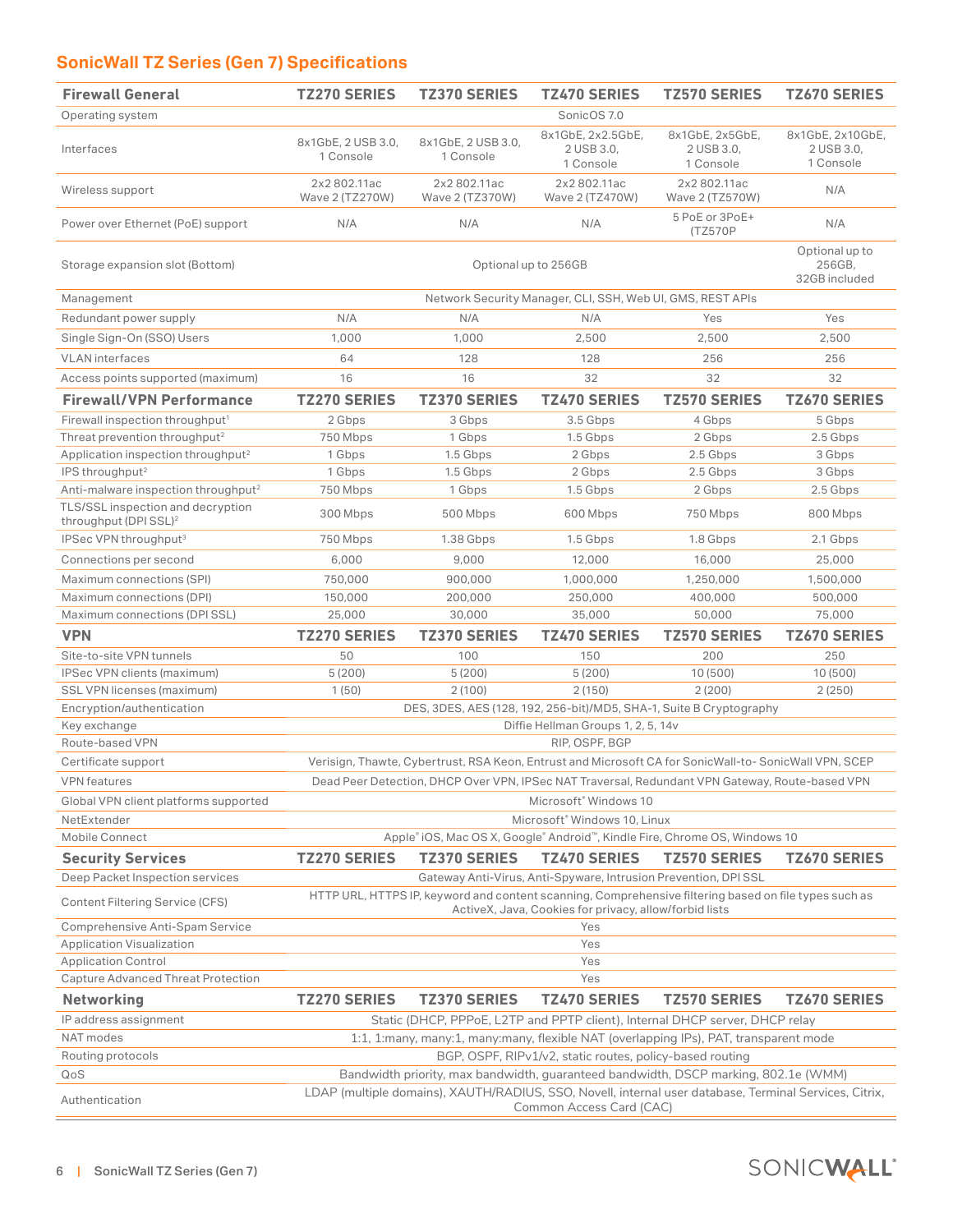| <b>Networking</b>                                | <b>TZ270 SERIES</b>                                                                                                                                                                     | <b>TZ370 SERIES</b>                                                                                                                                                                      | <b>TZ470 SERIES</b>                                                                                                                                                                  | <b>TZ570 SERIES</b>                                                                                                                                                                                                                             | <b>TZ670 SERIES</b>                                                                                                                                                                  |  |  |
|--------------------------------------------------|-----------------------------------------------------------------------------------------------------------------------------------------------------------------------------------------|------------------------------------------------------------------------------------------------------------------------------------------------------------------------------------------|--------------------------------------------------------------------------------------------------------------------------------------------------------------------------------------|-------------------------------------------------------------------------------------------------------------------------------------------------------------------------------------------------------------------------------------------------|--------------------------------------------------------------------------------------------------------------------------------------------------------------------------------------|--|--|
| Local user database                              | 150                                                                                                                                                                                     | 250                                                                                                                                                                                      | 250                                                                                                                                                                                  | 250                                                                                                                                                                                                                                             | 250                                                                                                                                                                                  |  |  |
| VoIP                                             | Full H323-v1-5, SIP                                                                                                                                                                     |                                                                                                                                                                                          |                                                                                                                                                                                      |                                                                                                                                                                                                                                                 |                                                                                                                                                                                      |  |  |
| Standards                                        | TCP/IP, UDP, ICMP, HTTP, HTTPS, IPSec, ISAKMP/IKE, SNMP, DHCP, PPPoE, L2TP, PPTP, RADIUS, IEEE 802.3                                                                                    |                                                                                                                                                                                          |                                                                                                                                                                                      |                                                                                                                                                                                                                                                 |                                                                                                                                                                                      |  |  |
| Certifications (pending)                         | FIPS 140-2 (with Suite B) Level 2, UC APL, IPv6 (Phase 2), ICSA Network Firewall, ICSA Anti-virus, Common<br>Criteria NDPP (Firewall and IPS)                                           |                                                                                                                                                                                          |                                                                                                                                                                                      |                                                                                                                                                                                                                                                 |                                                                                                                                                                                      |  |  |
| High availability                                | Active/Standby with stateful synchronization                                                                                                                                            |                                                                                                                                                                                          |                                                                                                                                                                                      |                                                                                                                                                                                                                                                 |                                                                                                                                                                                      |  |  |
| <b>Hardware</b>                                  | <b>TZ270 SERIES</b>                                                                                                                                                                     | <b>TZ370 SERIES</b>                                                                                                                                                                      | <b>TZ470 SERIES</b>                                                                                                                                                                  | <b>TZ570 SERIES</b>                                                                                                                                                                                                                             | <b>TZ670 SERIES</b>                                                                                                                                                                  |  |  |
| Form factor                                      |                                                                                                                                                                                         |                                                                                                                                                                                          | Desktop <sup>4</sup>                                                                                                                                                                 |                                                                                                                                                                                                                                                 |                                                                                                                                                                                      |  |  |
| Power supply                                     | 36W external                                                                                                                                                                            | 36W external                                                                                                                                                                             | 36W external                                                                                                                                                                         | 60W external<br>(TZ570/570W),                                                                                                                                                                                                                   | 60W external                                                                                                                                                                         |  |  |
|                                                  |                                                                                                                                                                                         |                                                                                                                                                                                          |                                                                                                                                                                                      | 180W external<br>(TZ570P only)                                                                                                                                                                                                                  |                                                                                                                                                                                      |  |  |
| Maximum power consumption (W)                    | 16.84 (TZ270),<br>18.91 (TZ270W)                                                                                                                                                        | 16.84 (TZ370),<br>18.91 (TZ370W)                                                                                                                                                         | 19.95 (TZ470),<br>21.98 (TZ470W)                                                                                                                                                     | 13.4 (TZ570),<br>15.3 (TZ570W),<br>108.75 (TZ570P)                                                                                                                                                                                              | 13.1                                                                                                                                                                                 |  |  |
| Input power                                      | 100 - 240 VAC,<br>50-60 Hz, 3A                                                                                                                                                          | 100 - 240 VAC,<br>50-60 Hz, 3A                                                                                                                                                           | 100 - 240 VAC,<br>50-60 Hz, 3A                                                                                                                                                       | 100-240 VAC,<br>50-60 Hz                                                                                                                                                                                                                        | 100-240 VAC,<br>50-60 Hz                                                                                                                                                             |  |  |
| Total heat dissipation (BTU)                     | 57.42 (TZ270),<br>64.48 (TZ270W)                                                                                                                                                        | 57.42 (TZ370),<br>64.48 (TZ370W)                                                                                                                                                         | 68.03 (TZ470),<br>74.95 (TZ470W)                                                                                                                                                     | 44.7 (TZ570),<br>52.17 (TZ570W),<br>370.84 (TZ570P)                                                                                                                                                                                             | 55.1                                                                                                                                                                                 |  |  |
| <b>Dimensions</b>                                | 3.5x13.5x19 (cm)<br>1.8x5.3x7.5 (in)                                                                                                                                                    | 3.5x13.5x19 (cm)<br>$1.8x5.3x7.5$ (in)                                                                                                                                                   | 3.5x13.5x19 (cm)<br>1.8x5.3x7.5 (in)                                                                                                                                                 | 3.5x15x22.5 (cm)<br>1.38x5.91x8.85 in                                                                                                                                                                                                           | 3.5x15x22.5 (cm)<br>1.38x5.91x8.85 in                                                                                                                                                |  |  |
| Weight                                           | 0.82 kg / 1.81 lbs<br>(TZ270), 0.85 kg /<br>1.87 lbs (TZ270W)                                                                                                                           | 0.82 kg / 1.81 lbs<br>(TZ370), 0.85 kg /<br>1.87 lbs (TZ370W)                                                                                                                            | 0.83 kg / 1.82 lbs<br>(TZ470), 0.87 kg /<br>1.92 lbs (TZ470W)                                                                                                                        | 0.97 kg / 2.14 lbs<br>(TZ570), 0.99 kg /<br>2.18 lbs (TZ570W),<br>1.05 kg / 2.31 lbs<br>(TZ570P)                                                                                                                                                | 0.97 kg / 2.14 lbs                                                                                                                                                                   |  |  |
| WEEE weight                                      | 1.18 kg / 2.6 lbs<br>(TZ270), 1.24 kg /<br>2.73 lbs (TZ270W)                                                                                                                            | 1.18 kg / 2.6 lbs<br>(TZ370), 1.24 kg /<br>2.73 lbs (TZ370W)                                                                                                                             | 1.24 kg / 2.73 lbs<br>(TZ470), 1.27 kg / 2.8<br>lbs (TZ470W)                                                                                                                         | 1.42 kg / 3.13 lbs<br>(TZ570), 1.47 kg /<br>3.24 lbs (TZ570W),<br>1.57 kg / 3.46 lbs<br>(TZ570P)                                                                                                                                                | 1.42 kg / 3.13 lbs                                                                                                                                                                   |  |  |
| Shipping weight                                  | 1.41 kg / 3.11 lbs<br>(TZ270), 1.47 kg /<br>3.25 lbs (TZ270W)                                                                                                                           | 1.41 kg / 3.11 lbs<br>(TZ370), 1.47 kg /<br>3.25 lbs (TZ370W)                                                                                                                            | 1.43 kg / 3.15 lbs<br>(TZ470), 1.51 kg /<br>3.33 lbs (TZ470W)                                                                                                                        | 1.93 kg / 4.25 lbs<br>(TZ570), 1.98 kg /<br>4.36 lbs (TZ570W),<br>2.08 kg / 4.58 lbs<br>(TZ570P)                                                                                                                                                | 1.93 kg / 4.25 lbs                                                                                                                                                                   |  |  |
| MTBF @25°C in years                              | 51.1 (TZ270), 27.1<br>(TZ270W)                                                                                                                                                          | 51.1 (TZ370), 27.1<br>(TZ370W)                                                                                                                                                           | 46 (TZ470), 24.1<br>(TZ470W)                                                                                                                                                         | 26.1 (TZ570), 23.3<br>(TZ570W), 31.7<br>(TZ570P)                                                                                                                                                                                                | 43.9                                                                                                                                                                                 |  |  |
| Environment (Operating/Storage)                  | 32°-105° F (0°-40° C)/-40° to 158° F (-40° to 70° C)                                                                                                                                    |                                                                                                                                                                                          |                                                                                                                                                                                      |                                                                                                                                                                                                                                                 |                                                                                                                                                                                      |  |  |
| Humidity                                         | 5-95% non-condensing                                                                                                                                                                    |                                                                                                                                                                                          |                                                                                                                                                                                      |                                                                                                                                                                                                                                                 |                                                                                                                                                                                      |  |  |
| <b>Regulatory</b>                                | <b>TZ270 SERIES</b>                                                                                                                                                                     | <b>TZ370 SERIES</b>                                                                                                                                                                      | <b>TZ470 SERIES</b>                                                                                                                                                                  | <b>TZ570 SERIES</b>                                                                                                                                                                                                                             | <b>TZ670 SERIES</b>                                                                                                                                                                  |  |  |
| Major regulatory compliance<br>(wired models)    | FCC Class B, ICES<br>Class B, CE (EMC,<br>LVD, RoHS), C-Tick,<br>VCCI Class B, UL,<br>cUL, TUV/GS, CB,<br>Mexico CoC by UL,<br>WEEE, REACH, BSMI,<br>KCC/MSIP, ANATEL                   | FCC Class B, ICES<br>Class B, CE (EMC,<br>LVD, RoHS), C-Tick,<br>VCCI Class B, UL,<br>cUL, TUV/GS, CB,<br>Mexico CoC by UL,<br>WEEE, REACH, BSMI,<br><b>KCC MSIP, ANATEL</b>             | FCC Class B, ICES<br>Class B, CE (EMC,<br>LVD, RoHS), C-Tick,<br>VCCI Class B, UL,<br>cUL, TUV/GS, CB,<br>Mexico CoC by UL,<br>WEEE, REACH,<br>BSMI, KCC/MSIP,<br>ANATEL             | FCC Class B, FCC,<br>ICES Class B, CE<br>(EMC, LVD, RoHS),<br>C-Tick, VCCI Class<br>B, UL/cUL, TUV GS,<br>CB, Mexico DGN<br>notice by UL, WEEE,<br>REACH, BSMI, KCC/<br><b>MSIP, ANATEL</b>                                                     | FCC Class B, FCC,<br>ICES Class B, CE<br>(EMC, LVD, RoHS),<br>C-Tick, VCCI Class<br>B, UL/cUL, TUV/GS,<br>CB, Mexico DGN<br>notice by UL, WEEE,<br>REACH, BSMI, KCC/<br>MSIP, ANATEL |  |  |
| Major regulatory compliance (wireless<br>models) | FCC Class B, FCC RF<br>ICES Class B, IC RF<br>CE (R&TTE,<br>EMC, LVD, RoHS),<br>RCM, VCCI Class<br>B, MIC/TELEC, UL,<br>cUL, TUV/GS, CB,<br>Mexico CoC by<br>UL, WEEE, REACH,<br>ANATEL | FCC Class B, FCC<br>RF ICES Class B, IC<br>RF CE (R&TTE, EMC,<br>LVD, RoHS), RCM,<br>VCCI Class B, MIC/<br>TELEC, UL,<br>cUL, TUV/GS, CB,<br>Mexico CoC by<br>UL, WEEE, REACH,<br>ANATEL | FCC Class B, FCC RF<br>ICES Class B, IC RF<br>CE (R&TTE,<br>EMC, LVD, RoHS),<br>RCM, VCCI Class B,<br>MIC/TELEC, UL, cUL,<br>TUV/GS, CB, Mexico<br>CoC by UL, WEEE,<br>REACH, ANATEL | FCC Class B, FCC<br>P15C, FCC P15E,<br>ICES Class B, ISED/<br>IC, CE (RED, RoHS),<br>C-Tick, VCCI Class<br>B, Japan Wireless,<br>UL/cUL, TUV GS,<br>CB, Mexico DGN<br>notice by UL, WEEE,<br>REACH, BSMI, NCC<br>(TW) KCC/MSIP,<br>SRRC, ANATEL | N/A                                                                                                                                                                                  |  |  |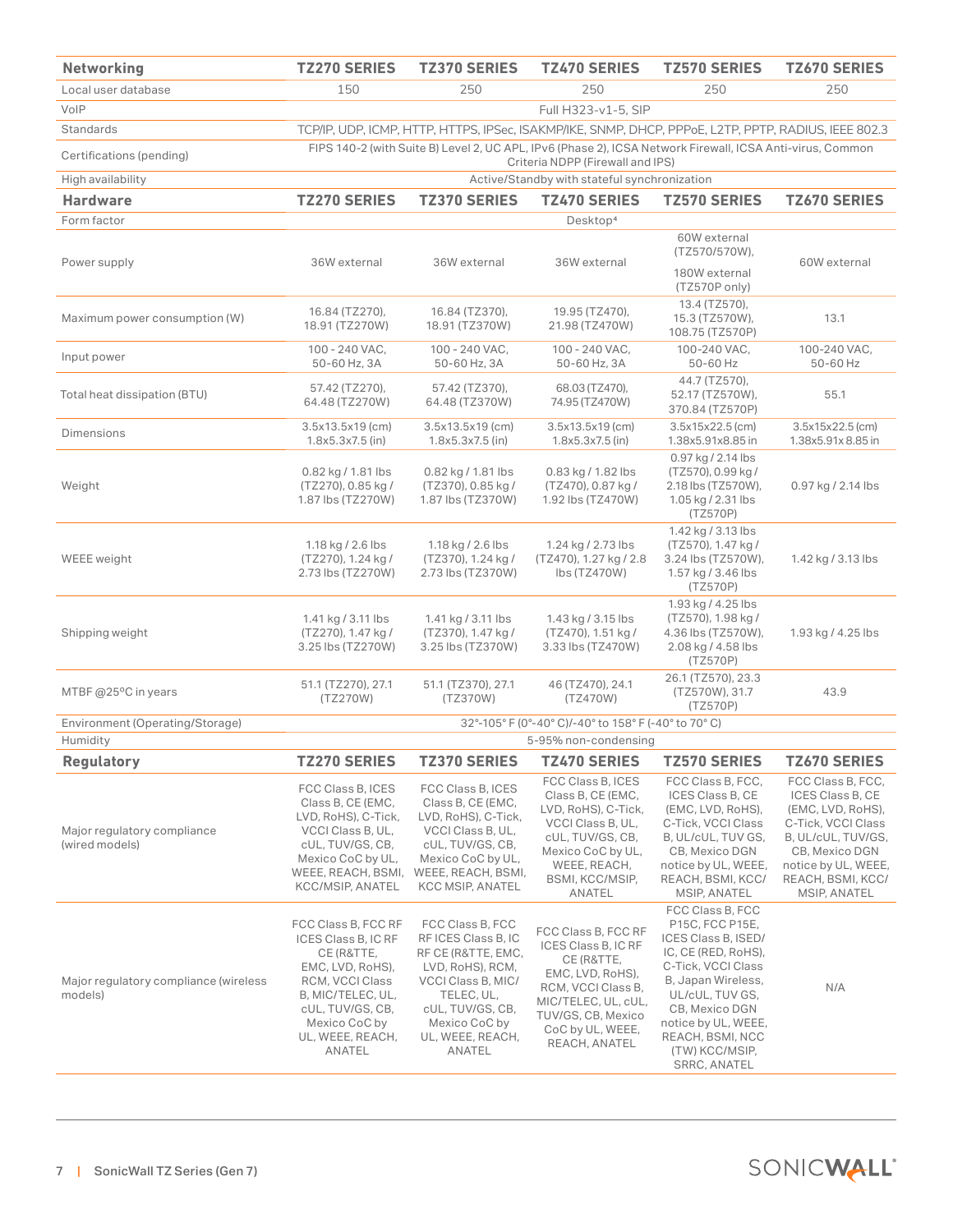| <b>Regulatory</b>                                             | <b>TZ270 SERIES</b>                                                                                                                                                                                                                                                                                                                                                                                                                                                                                                      | <b>TZ370 SERIES</b> | <b>TZ470 SERIES</b> | <b>TZ570 SERIES</b>                                                                                                                                                                      | <b>TZ670 SERIES</b> |  |  |
|---------------------------------------------------------------|--------------------------------------------------------------------------------------------------------------------------------------------------------------------------------------------------------------------------------------------------------------------------------------------------------------------------------------------------------------------------------------------------------------------------------------------------------------------------------------------------------------------------|---------------------|---------------------|------------------------------------------------------------------------------------------------------------------------------------------------------------------------------------------|---------------------|--|--|
| Major regulatory compliance<br>(PoE models)                   | N/A                                                                                                                                                                                                                                                                                                                                                                                                                                                                                                                      | N/A                 | N/A                 | FCC Class A, ICES<br>Class A, CE (EMC,<br>LVD, RoHS), C-Tick,<br>VCCI Class A, UL/<br>cUL. TUV/ GS.<br>CB, Mexico DGN<br>notice by UL, WEEE,<br>REACH, BSMI, KCC/<br><b>MSIP, ANATEL</b> | N/A                 |  |  |
| Integrated Wireless <sup>5</sup> (TZ270W/370W/470W/570W ONLY) |                                                                                                                                                                                                                                                                                                                                                                                                                                                                                                                          |                     |                     |                                                                                                                                                                                          |                     |  |  |
| <b>Standards</b>                                              | 802.11a/b/g/n/ac Wave 2, WEP, WPA, WPA2, 802.11i, TKIP, PSK,02.1x, EAP-PEAP, EAP-TTLS                                                                                                                                                                                                                                                                                                                                                                                                                                    |                     |                     |                                                                                                                                                                                          |                     |  |  |
| Frequency bands                                               | 802.11a: 5.180-5.825 GHz; 802.11b/g: 2.412-2.472 GHz; 802.11n: 2.412-2.472 GHz, 5.180-5.825 GHz; 802.11ac:<br>5.180-5.825 GHz                                                                                                                                                                                                                                                                                                                                                                                            |                     |                     |                                                                                                                                                                                          |                     |  |  |
| Operating channels                                            | 802.11a: US and Canada 12, Europe 11, Japan 4, Singapore4, Taiwan 4; 802.11b/g: US and Canada 1-11, Europe<br>1-13, Japan (14-802.11b only); 802.11n (2.4 GHz): US and Canada 1-11, Europe 1-13, Japan 1-13; 802.11n (5 GHz):<br>US and Canada 36-48/149-165, Europe 36-48, Japan 36-48, Spain 36-48/52-64; 802.11ac: US and Canada<br>36-48/149-165, Europe 36-48, Japan 36-48, Spain 36-48/52-64                                                                                                                       |                     |                     |                                                                                                                                                                                          |                     |  |  |
| Transmit output power                                         | Based on the regulatory domain specified by the system administrator                                                                                                                                                                                                                                                                                                                                                                                                                                                     |                     |                     |                                                                                                                                                                                          |                     |  |  |
| Transmit power control                                        | Yes                                                                                                                                                                                                                                                                                                                                                                                                                                                                                                                      |                     |                     |                                                                                                                                                                                          |                     |  |  |
| Data rates supported                                          | 802.11a: 6, 9, 12, 18, 24, 36, 48, 54 Mbps per channel; 802.11b: 1, 2, 5.5, 11 Mbps per channel; 802.11g: 6, 9, 12, 18,<br>24, 36, 48, 54 Mbps per channel; 802.11n: 7.2, 14.4, 21.7, 28.9, 43.3, 57.8, 65, 72.2, 15, 30, 45, 60, 90, 120, 135, 150<br>Mbps per channel; 802.11ac: 7.2, 14.4, 21.7, 28.9, 43.3, 57.8, 65, 72.2, 86.7, 96.3, 15, 30, 45, 60, 90, 120, 135, 150,<br>180, 200, 32.5, 65, 97.5, 130, 195, 260, 292.5, 325, 390, 433.3, 65, 130, 195, 260, 390, 520, 585, 650, 780, 866.7<br>Mbps per channel |                     |                     |                                                                                                                                                                                          |                     |  |  |
| Modulation technology spectrum                                | 802.11a: Orthogonal Frequency Division Multiplexing (OFDM); 802.11b: Direct Sequence Spread Spectrum<br>(DSSS); 802.11g: Orthogonal Frequency Division Multiplexing (OFDM)/Direct Sequence Spread Spectrum<br>(DSSS); 802.11n: Orthogonal Frequency Division Multiplexing (OFDM); 802.11ac: Orthogonal Frequency Division<br>Multiplexing (OFDM)                                                                                                                                                                         |                     |                     |                                                                                                                                                                                          |                     |  |  |

1. Testing Methodologies: Maximum performance based on RFC 2544 (for firewall). Actual performance may vary depending on network conditions and activated services.

2. Threat Prevention/GatewayAV/Anti-Spyware/IPS throughput measured using industry standard Spirent WebAvalanche HTTP performance test and Ixia test tools. Testing done with multiple flows through multiple port pairs. Threat Prevention throughput measured with Gateway AV, Anti-Spyware, IPS and Application Control enabled. DPI SSL performance measured on HTTPS traffic with IPS enabled.

3. VPN throughput measured using UDP traffic at 1280 byte packet size adhering to RFC 2544. All specifications, features and availability are subject to change.

4. For rack mount, separate rack mount kit available.

5. All TZ integrated wireless models can support either 2.4GHz or 5GHz band. For dual-band support, please use SonicWall's wireless access point products.

# **PARTNER ENABLED SERVICES**

**Need help to plan, deploy or optimize your SonicWall solution? SonicWall Advanced Services Partners are trained to provide you with world class professional services. Learn more at:**

www.sonicwall.com/PES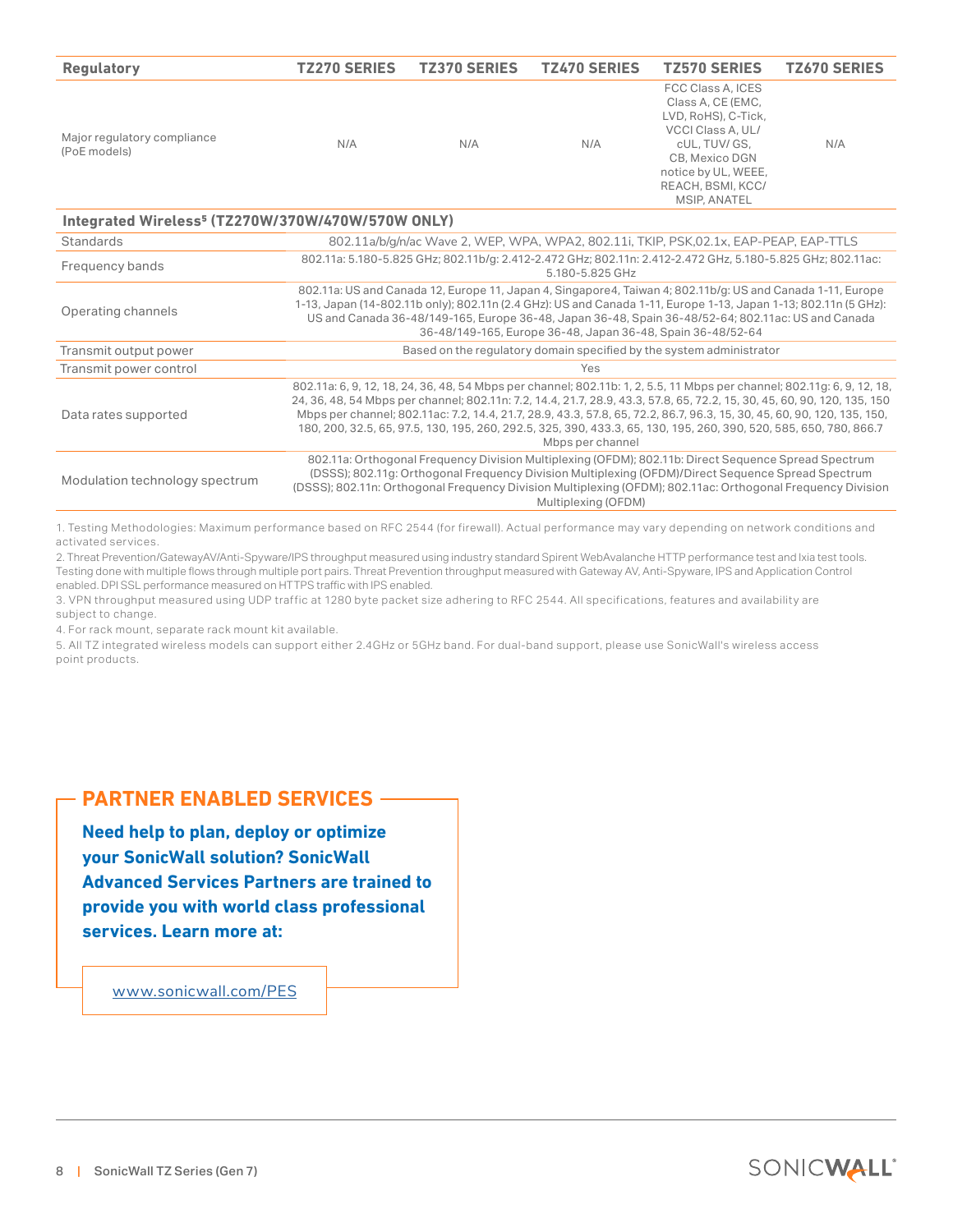# **SonicOS 7.0 Feature Summary**

#### Firewall

- Stateful packet inspection
- Reassembly-Free Deep Packet Inspection
- DDoS attack protection (UDP/ ICMP/SYN flood)
- IPv4/IPv6 support
- Biometric authentication for remote access
- DNS proxy
- Full API support
- SonicWall Switch integration
- SD-WAN scalability
- SD-WAN Usability Wizard<sup>1</sup>
- SonicCoreX and SonicOS containerization1
- Connections scalability (SPI, DPI, DPI SSL)

# Enhanced dashboard<sup>1</sup>

- Enhanced device view
- Top traffic and user summary
- Insights to threats
- Notification center

# TLS/SSL/SSH decryption and inspection

- TLS 1.3 with enhanced security<sup>1</sup>
- Deep packet inspection for TLS/SSL/SSH
- Inclusion/exclusion of objects, groups or hostnames
- SSL control
- Enhancements for DPI-SSL with CFS
- Granular DPI SSL controls per zone or rule

#### Capture advanced threat protection<sup>2</sup>

- Real-Time Deep Memory Inspection
- Cloud-based multi-engine analysis
- Virtualized sandboxing
- Hypervisor level analysis
- Full system emulation
- Broad file type examination
- Automated and manual submission
- Real-time threat intelligence updates
- Block until verdict
- Capture Client

# Intrusion prevention<sup>2</sup>

• Signature-based scanning

9 | SonicWall TZ Series (Gen 7)

- Automatic signature updates
- Bi-directional inspection
- Granular IPS rule capability
- GeoIP enforcement
- Botnet filtering with dynamic list
- Regular expression matching

#### Anti-malware<sup>2</sup>

- Stream-based malware scanning
- Gateway anti-virus
- Gateway anti-spyware
- Bi-directional inspection
- No file size limitation
- Cloud malware database

# Application identification<sup>2</sup>

- Application control
- Application bandwidth management
- Custom application signature creation
- Data leakage prevention
- Application reporting over NetFlow/IPFIX
- Comprehensive application signature database

#### Traffic visualization and analytics

- User activity
- Application/bandwidth/threat usage
- Cloud-based analytics

#### HTTP/HTTPS Web content filtering<sup>2</sup>

- URL filtering
- Proxy avoidance
- Keyword blocking
- Policy-based filtering (exclusion/inclusion)
- HTTP header insertion
- Bandwidth manage CFS rating categories
- Unified policy model with app control
- Content Filtering Client

#### VPN

- Secure SD-WAN
- Auto-provision VPN
- IPSec VPN for site-to-site connectivity
- SSL VPN and IPSec client remote access
- Redundant VPN gateway
- Mobile Connect for iOS, Mac OS X, Windows, Chrome, Android and Kindle Fire
- Route-based VPN (OSPF, RIP, BGP)

#### Networking

- **PortShield**
- Path MTU discovery
- Enhanced logging
- VLAN trunking
- Port mirroring (NSa 2650 and above)
- Layer-2 QoS
- Port security
- Dynamic routing (RIP/OSPF/BGP)
- SonicWall wireless controller
- Policy-based routing (ToS/ metric and ECMP)
- NAT

VoIP

- DHCP server
- Bandwidth management
- A/P high availability with state sync
- Inbound/outbound load balancing
- High availability Active/Standby with state sync
- L2 bridge, wire/virtual wire mode, tap mode, NAT mode
- Asymmetric routing

• Granular QoS control • Bandwidth management • DPI for VoIP traffic • H.323 gatekeeper and SIP proxy support

Management, monitoring

Appliance (CSa) support

• New design or template • Industry and global average comparison

• Capture Threat Assessment (CTA) v2.0

New UI/UX, Intuitive feature layout<sup>1</sup>

creation and management

SONICWALL

and support • Capture Security

• Dashboard

• Device information, application, threats • Topology view • Simplified policy

• Common Access Card (CAC) support